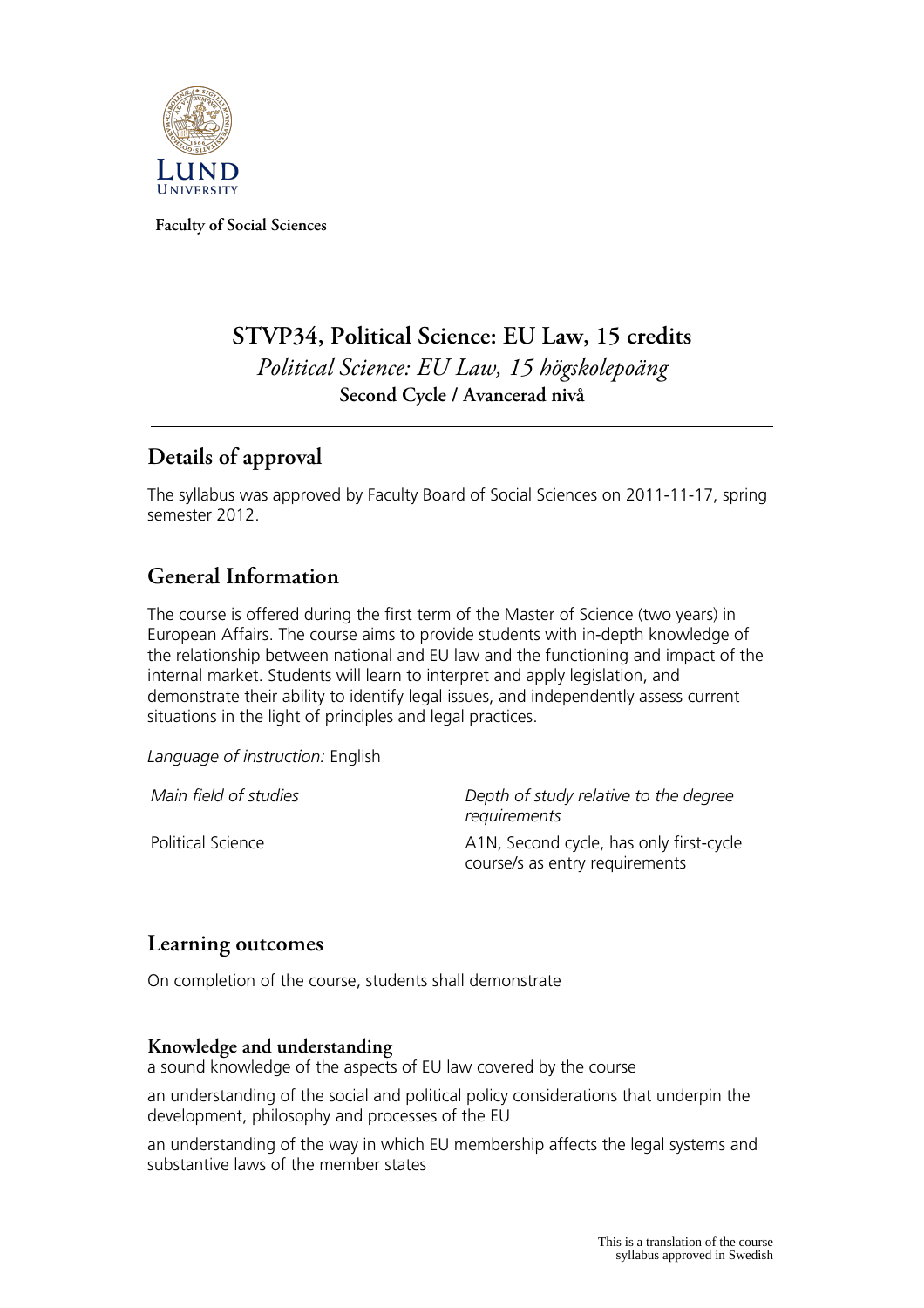#### **Competence and skills**

the ability to apply the legal principles studied to a range of complex EU law problems and draw well-supported conclusions

the ability to access, interpret and use Treaty articles and secondary legislation

the ability to analyse complex problems in the areas of EU law studied, and to identify the legal principles to be applied

the ability to communicate complex legal issues effectively, both orally and in writing, using the correct legal terminology.

#### **Course content**

The first part is an introduction to the institutional framework, the sources of the laws and the legislative process of the European Union. The first part also deals with the relationship between EU law and national law and the enforcement of EU law. The purpose of this part of the course is to provide the students with in-depth knowledge of the issues concerning the execution and enforcement of EU law and the exercise of authority against member states and private parties. It includes the EU rules in the EU Treaty and secondary legislation, which aim at securing a uniform and correct application of EU law.

The second part concentrates on central areas of the internal market – especially the free movement of goods, persons, services and capital, along with competition law and tax law.

## **Course design**

The course is designed as a series of lectures, exercises and work with case law presentations.

#### **Assessment**

Examination is based on individual as well as group performance, via written exams, presentations and other mandatory activities.

In addition to the regular examinations two extra examinations will be organised each study year.

*Subcourses that are part of this course can be found in an appendix at the end of this document.*

## **Grades**

Marking scale: Fail, E, D, C, B, A.

The grades awarded are A, B, C, D, E or Fail. The highest grade is A and the lowest passing grade is E. The grade for a non-passing result is Fail.

The student's performance is assessed with reference to the learning outcomes of the course. For the grade of E the student must show acceptable results. For the grade of D the student must show satisfactory results. For the grade of C the student must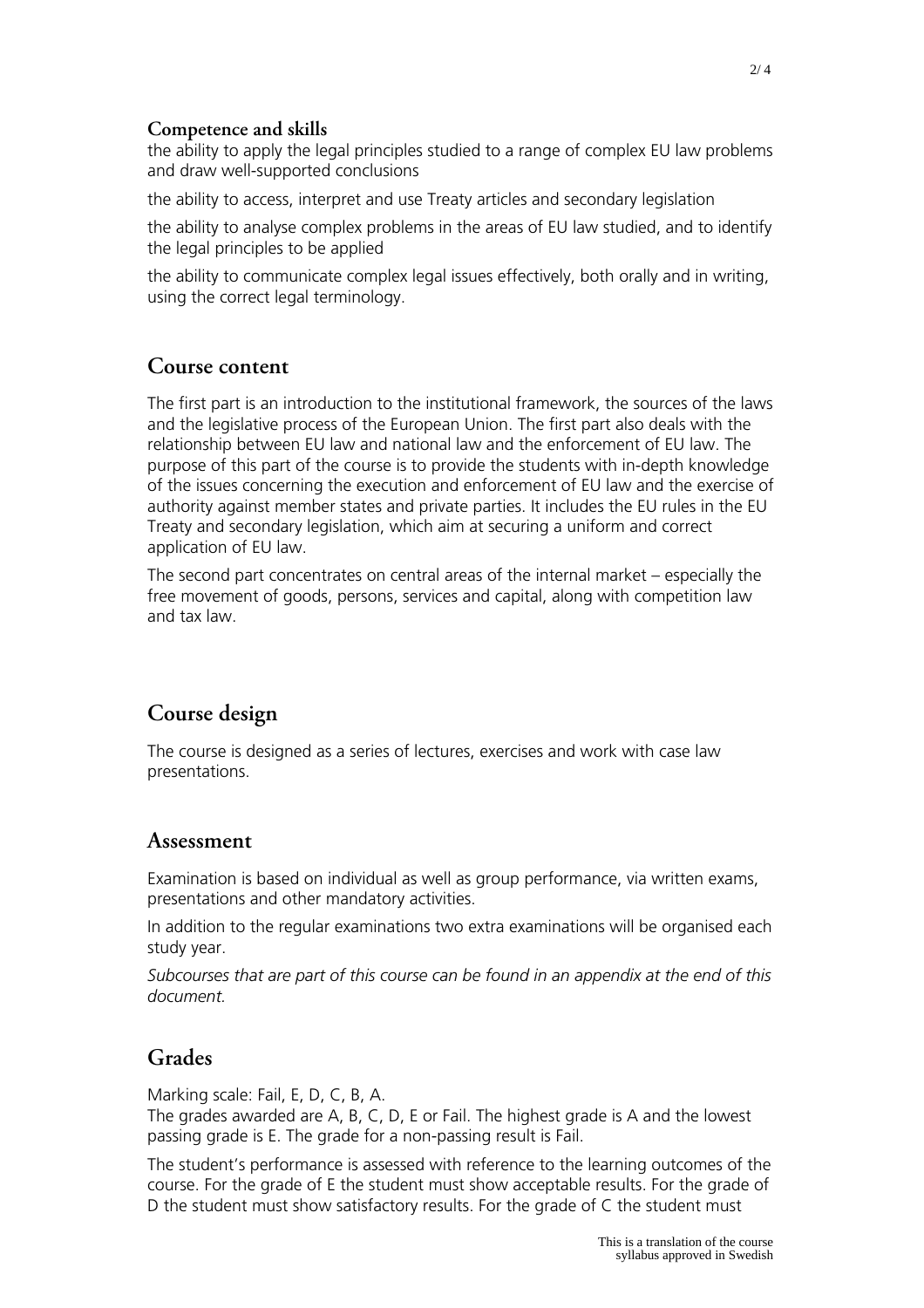show good results. For the grade of B the student must show very good results. For the grade of A the student must show excellent results. For the grade of Fail the student must have shown unacceptable results.

At the start of the course students are informed about the learning outcomes stated in the syllabus and about the grading scale and how it is applied in the course.

#### **Entry requirements**

To be eligible for the course the student must be admitted to the Master of Science (two years) in European Affairs. Students taking the course as a single subject course are eligible after passing courses of at least 150 higher education credits, including a Bachelor's degree essay in Political Science or Peace and Conflict Studies or the equivalent disciplines.

A high level of proficiency in the English language is necessary. (IELTS with a minimum of 6.0 (none of the sections under 5.0), or TOEFL with a minimum of 575p (internet based 90p) or having received a passing grade in English course B (Swedish secondary school) is required.